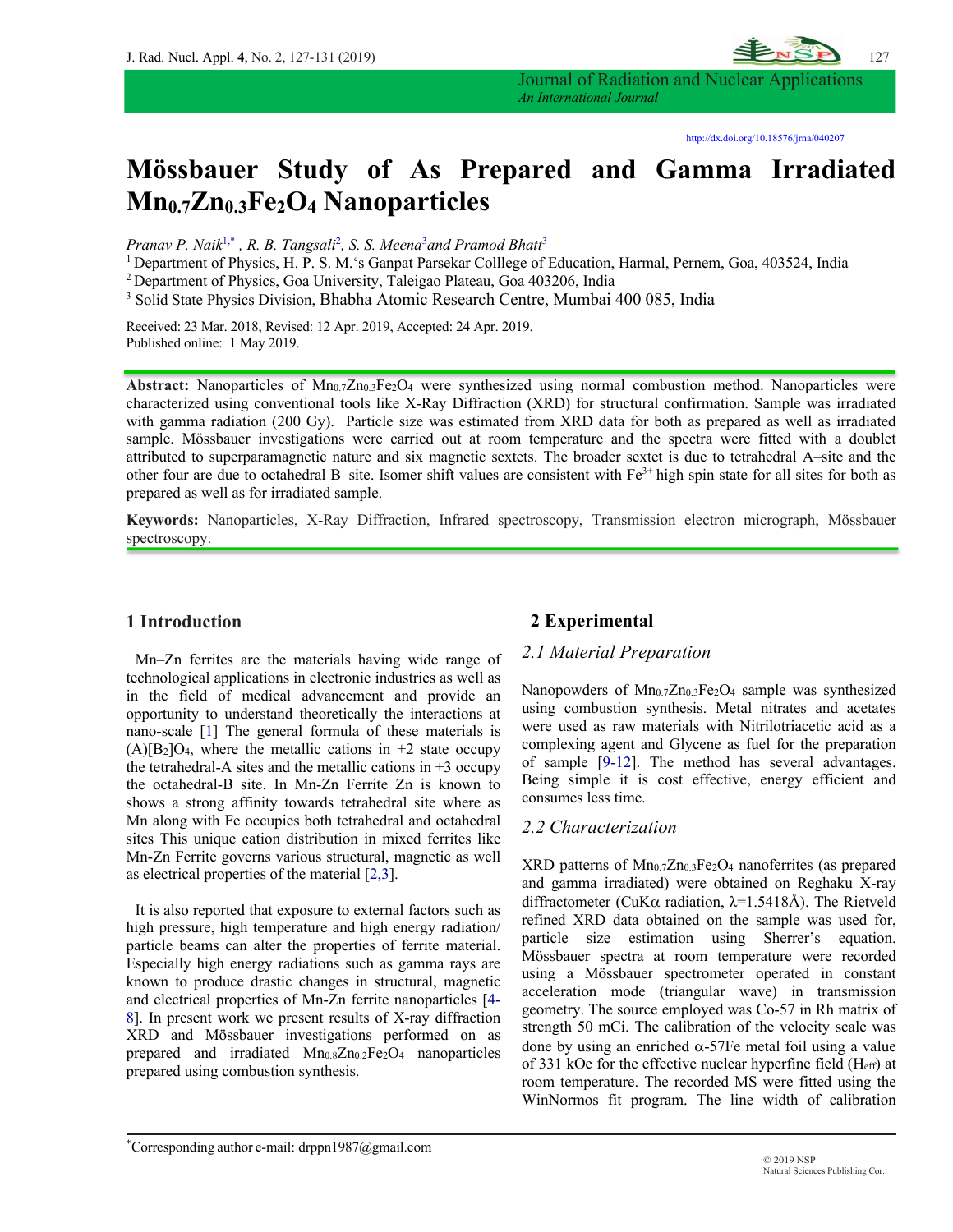

spectra is 0.23mms-1 . The results of isomer shift are relative to  $\alpha$ -Fe metal foil.

### *2.3 Sample Irradiation with Gamma Rays.*

Nanoparticles of Mn0.7Zn0.3Fe2O4 ferrite sample was exposed to gamma radiation (200 Gy). The gamma radiation of wavelengths  $\lambda_1$ = 0.0106 Å with energy E<sub>1</sub>= 1.17Mev and  $\lambda_2$ = 0.009 Å with energy E<sub>2</sub>= 1.33Mev obtained from 60Co source were used to irradiate nanoparticle ferrite samples.

# **3 Results and Discussion**

# *3.1 X-Ray Diffraction*

The Rietveld refined X-Ray diffraction patterns of as prepared and gamma irradiated  $Mn_{0.7}Zn_{0.3}Fe<sub>2</sub>O<sub>4</sub>$ nanoferrites are shown in Figure 1 and 2, respectively. The Rietveld analysis of XRD patterns confirms the singlephase formation of samples in the cubic spinal crystal structure under the space group Fd3m.



Fig.1: Rietvield analysis of as prepared Mn<sub>0.7</sub>Zn<sub>0.3</sub>Fe<sub>2</sub>O<sub>4</sub> sample.

Lattice constant value was determined from Rietveld refinement of the XRD pattern by using FULLPROF. Lattice constant value was found to be  $8.407(2)$  Å for as prepared sample and  $8.394(4)$  Å for gamma irradiated sample. This decrease can be attributed to various reasons such as the lattice vacancies generated after irradiation [13], also be due to irradiation produced the compressive strain and the broadening of peaks along with the reduction in peak intensity [14-18].

The average particle size determined using Scherer's formula (Eq.1) was found to be 23 nm and 18 nm for as prepared and gamma irradiated Mn<sub>0.7</sub>Zn<sub>0.3</sub>Fe<sub>2</sub>O<sub>4</sub> ferrite nanoparticles, respectively. Sherrer's equation is given by

 *P. P. Naik et al.*: *Mossbauer Study of …*

$$
Particle Size 't' = \frac{0.9\lambda}{\beta cos \theta} \tag{1}
$$



**Fig. 2:** Rietvield refined XRD patterns of gamma irradiated Mn<sub>0.7</sub>Zn<sub>0.3</sub>Fe<sub>2</sub>O<sub>4</sub> nano ferrites.

Where  $\lambda$  is the wavelength of X-rays,  $\beta$  is full width at half maxima of X-ray diffraction peaks,  $\theta$  is the angle of Bragg diffraction.

## *3.2 Mössbauer Spectroscopy*

In order to identify the exact oxidation state and local environment of Fe as well as the magnetic state and cation distribution in both as prepared as well as in irradiated sample at room temperature, we have carried out a Mössbauer study. Mössbauer spectrum of as prepared and gamma irradiated Mn0.7Zn0.3Fe2O4 was recorded at 300K in the velocity range of -11.5 to 11.5 mm/s and is shown in Figure 3.

Mössbauer spectra were fitted by a WinNormos fit program assuming Lorentzian line shapes where in open circles are the experimental data and the solid lines are the fitted data.

Mössbauer spectra wer fitted with a doublet and six sextets (Zeeman patterns). The analysis results of Mössbauer spectra in form of Mössbauer parameters are given in Table 1. The low isomer shift values for sextet B for as prepared and irradiated samples are attributed to tetrahedral site with high spin Fe in +3 states. Isomer shift values for remaining five magnetic sextets are also consistent with existence of high spin  $Fe^{3+}$  in octahedral sites [19,20]. The relatively splitting values for doublets (0.612 and 0.501 mm/s) in both the samples (as prepared and gamma irradiated) indicate comparatively higher asymmetry.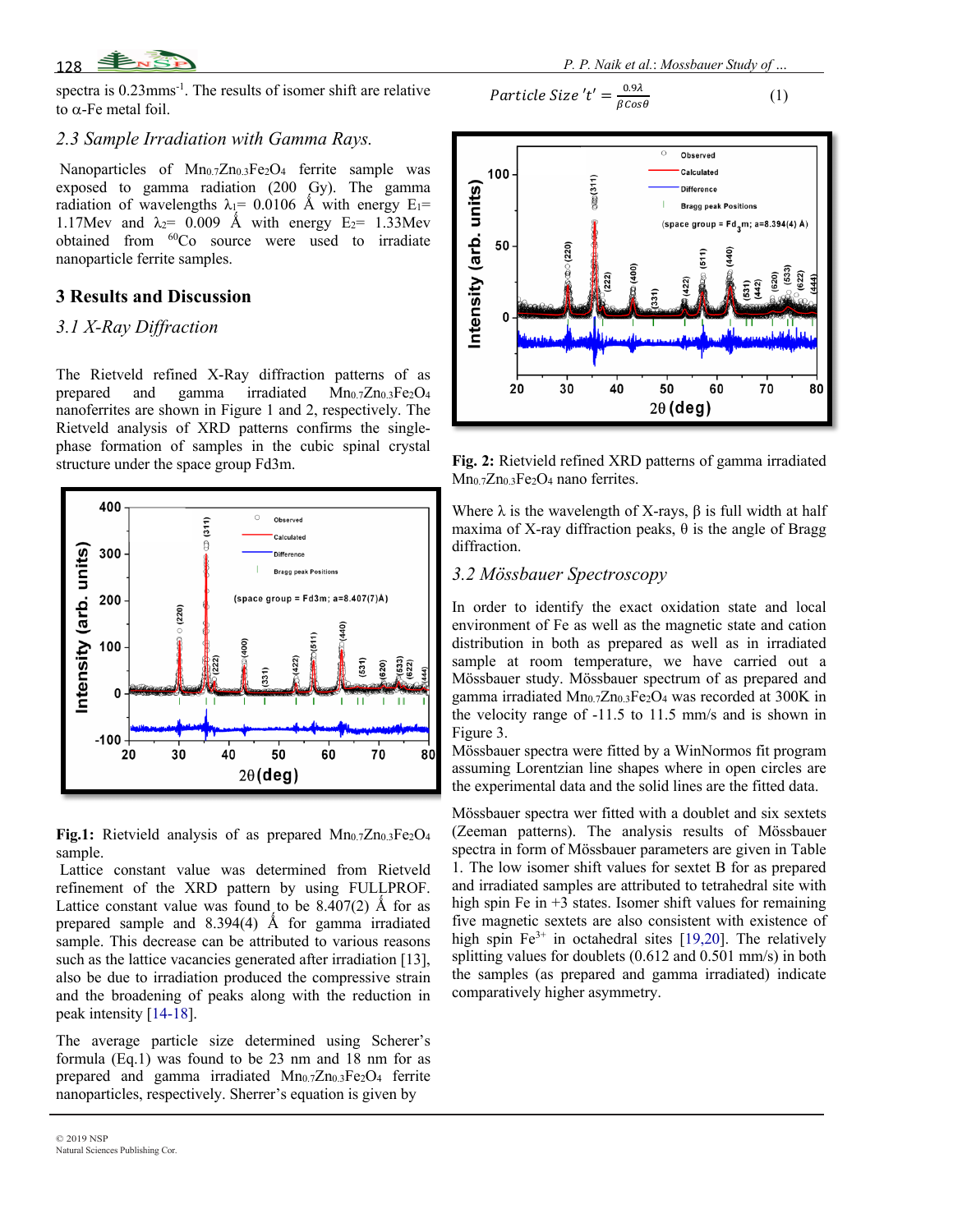



**Fig.3:** Mössbauer spectra of as prepared and gamma irradiated Mn<sub>0.7</sub>Zn<sub>0.3</sub>Fe<sub>2</sub>O<sub>4</sub> ferrite nanoparticles recorded at room temperature (300K).

larger  $\delta$  for octahedral sites corresponds to lower s-electron density at the Fe nucleus and hence may indicate a larger internuclear separation. Consistently high Quadruple Nonzero quadrupole splitting can be attributed to chemical disorder. As a result an electric field gradient (EFG) of varying magnitudes, directions, sign and symmetry is produced which results in a distribution in the quadrupole shift. The line width values of both spectra are found to have values that are 3 times higher from the instrumental line width. These higher values of line width (broad line) indicate the nano size particles of  $Mn_{0.7}Zn_{0.3}Fe<sub>2</sub>O<sub>4</sub>$  sample

[21]. On the basis of Mössbauer results, the cations distribution is found and is presented in Table 2.

It is observed that concentration of Fe in Octahedral site has increased from 73.2 percent to 75.28 percent after gamma irradiation. This transfer of Fe on shows great affinity towards octahedral site and this tendency is seen at greater extent in irradiation sample. Transfer of Fe on octahedral site is compensated transfer of Mn from octahedral site to tetrahedral site where as  $Zn$  in  $+2$  state shows affinity towards tetrahedral site in both as prepared and irradiated sample.

**Table1:** The hyperfine field values (H<sub>hf</sub>), isomer shift (δ), quadrupole splitting ( $\Delta$ ), line width (Γ), relative area (R<sub>A</sub>) of tetrahedral and octahedral sites of Fe<sup>3+</sup> ions for Mn<sub>0.7</sub>Zn<sub>0.3</sub>Fe<sub>2</sub>O<sub>4</sub> ferrite nanoparticles derived from Mössbauer spectra recorded at room temperature.

| $Mn_{0.7}Zn_{0.3}Fe2O4$ | <b>Iron site</b>    |                 | Quadrupole           | <b>Hyperfine</b> | <b>Relative</b> | line width      |
|-------------------------|---------------------|-----------------|----------------------|------------------|-----------------|-----------------|
|                         |                     | $\delta$        | splitting $(\Delta)$ | field $(Hhf)$    | area, $(R_A)$   | $(\Gamma)$ mm/s |
|                         |                     | mm/s            | mm/s                 | Tesla            | (%)             |                 |
| As prepared             | Doublet (S. P.)     | $0.294 + 0.011$ | $0.612 + 0.021$      |                  | 1.41            | $0.510+0.001$   |
|                         | Sextet $(A)$ (Octa) | $0.338 + 0.085$ | $-0.039 + 0.002$     | $44.69 + 0.85$   | 39.60           | $0.616 + 0.011$ |
|                         | Sextet $(B)(Tetra)$ | $0.298 + 0.012$ | $-0.307+0.007$       | 38.18+0.87       | 26.80           | $0.666 + 0.016$ |
|                         | Sextet $(C)$ (Octa) | $0.282 + 0.036$ | $0.046 + 0.021$      | $49.17+0.98$     | 5.01            | $0.364 + 0.107$ |
|                         | Sextet $(D)$ (Octa) | $0.373 + 0.038$ | $0.046 + 0.006$      | $47.93 + 1.12$   | 9.92            | $0.434 + 0.056$ |
|                         | Sextet (E) (Octa)   | $0.320 + 0.025$ | $-0.099 + 0.019$     | $41.58 + 1.03$   | 2.46            | $0.363 + 0.011$ |
|                         | Sextet $(F)(Octa)$  | $0.317+0.011$   | $0.007+0.001$        | $46.45 + 0.68$   | 14.80           | $0.791 + 0.112$ |
| Gamma Irradiated        | Doublet (S. P.)     | $0.294 + 0.020$ | $0.501 + 0.021$      |                  | 1.43            | $0.432 + 0.038$ |
| (200Gy)                 | Sextet (A) (Octa)   | $0.336 + 0.019$ | $-0.018 + 0.019$     | $44.49 + 0.11$   | 22.84           | $0.511 + 0.203$ |
|                         | Sextet $(B)(Tetra)$ | $0.309 + 0.010$ | $0.038 + 0.068$      | $36.64 + 1.33$   | 24.72           | $0.753 + 0.121$ |
|                         | Sextet $(C)$ (Octa) | $0.309 + 0.017$ | $0.029 + 0.016$      | $48.81 + 0.01$   | 15.50           | $0.335 + 0.221$ |
|                         | Sextet (D) (Octa)   | $0.607+0.125$   | $-0.790 + 0.198$     | $47.63 + 0.69$   | 4.75            | $0.751 + 0.112$ |
|                         | Sextet $(E)$ (Octa) | $0.353 + 0.018$ | $0.031 + 0.036$      | $41.87 + 0.37$   | 12.36           | $0.815 + 0.238$ |
|                         | Sextet $(F)$ (Octa) | $0.308 + 0.145$ | $0.027 + 0.002$      | $46.29 + 0.25$   | 18.40           | $0.498 + 0.111$ |

© 2019NSP Natural Sciences Publishing Cor.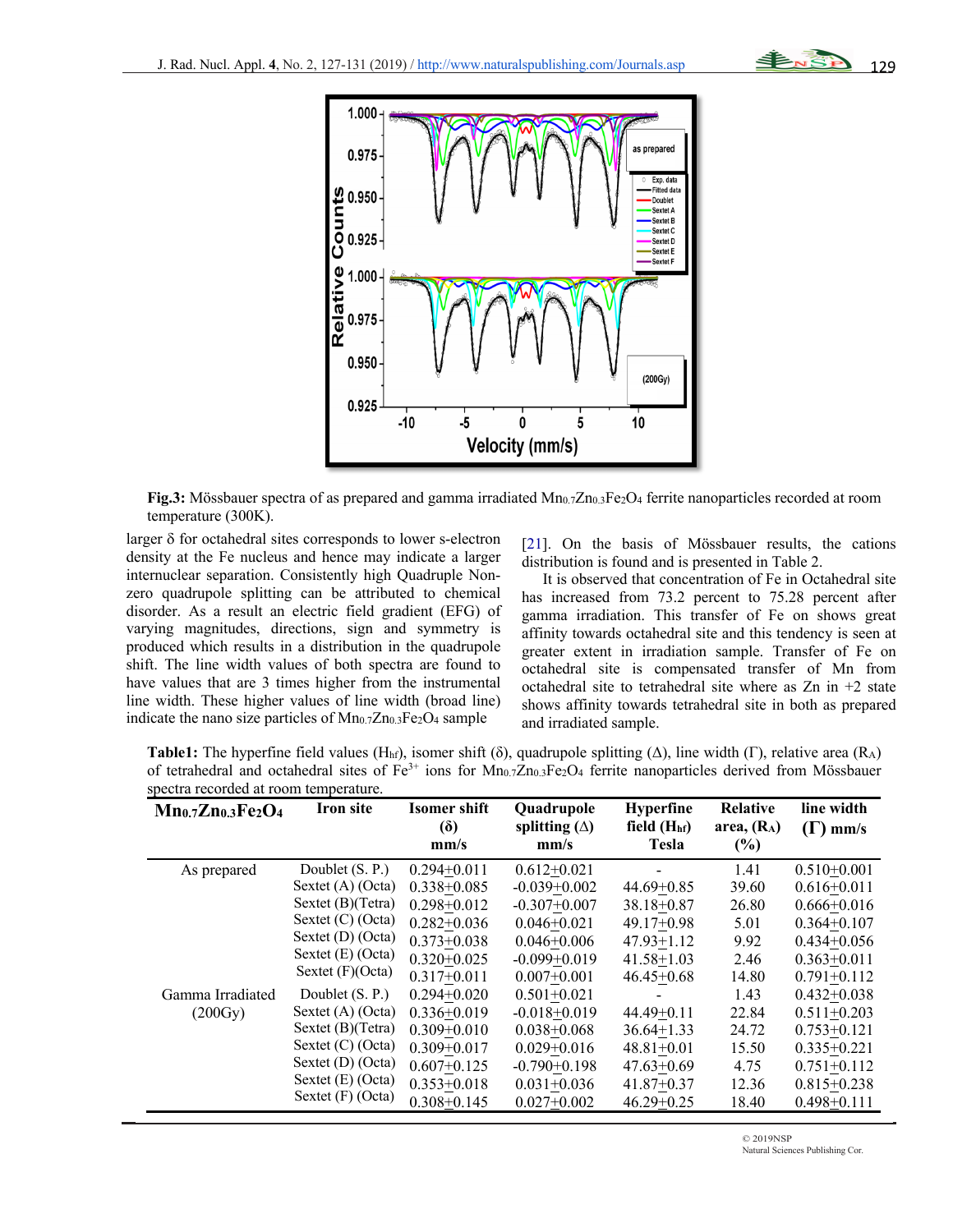|  |  |  | Table 2: Cation distribution estimated from Mössbauer spectroscopy study for as prepared and gamma irradiated |  |  |  |
|--|--|--|---------------------------------------------------------------------------------------------------------------|--|--|--|
|  |  |  | $Mn_{0.7}Zn_{0.3}Fe2O4$ ferrite nanoparticles. [() A: tetrahedral site, [] B: octahedral site.]               |  |  |  |

| $Mn_0.7Zn_0.3Fe2O4$                   | A-site<br>$(\%)$ of Fe ions | <b>B</b> -site<br>(%) of Fe<br>ions | <b>Cation distribution</b>                                   |
|---------------------------------------|-----------------------------|-------------------------------------|--------------------------------------------------------------|
| As prepared                           | 26.8                        | 73.2                                | $(Fe_{0.54}Mn_{0.26}Zn_{0.3})$ A $[Mn_{0.44}Fe_{1.46}]_BO_4$ |
| Gamma Irradiated<br>$(200 \text{Gy})$ | 24.72                       | 75.28                               | $(Fe_{0.49}Mn_{0.31}Zn_{0.3})$ A $[Mn_{0.39}Fe_{1.51}]_BO_4$ |

## **4 Conclusions**

Nanoparticles of Mn<sub>0.7</sub>Zn<sub>0.3</sub>Fe<sub>2</sub>O<sub>4</sub> were synthesized using combustion synthesis. As prepared samples were characterized and gamma irradiated with a radiation dose of 200Gy. Both as prepared and gamma irradiated samples investigated with Mössbauer spectroscopy to study the effect of high energy radiation on structural parameters, cationic distribution and also identify the exact state of Fe in both tetrahedral site and octahedral site before and after gamma irradiation. Reduction of lattice constant and decrease in particle size were observed as the direct consequences of gamma exposure. Low values of Isomer shift and non-zero quadruple splitting for both as prepared as well as gamma radiated samples are evident for the preferred existence of Fe in  $+3$  oxidation state. High Quadruple splitting values for doublets in both the samples (as prepared and gamma irradiated) indicate comparatively higher asymmetry. Due to preferred  $+3$  oxidation state, Fe shows great affinity towards octahedral site and this tendency is seen at greater extent in irradiation sample. Transfer of Fe on octahedral site is compensated by transfer of Mn from octahedral site to tetrahedral site where as Zn  $in +2$  state shows affinity towards tetrahedral site in both as prepared and irradiated sample.

### **References**

- [1] C. Upadhyay, H.C. Verma, C. Ratha, K.K. Sahub, S. Anand, R.P. Das, N.C. Mishra, Mössbauer studies of nanosize Mn1−xZnxFe2O4, Journal of Alloys and Compounds., **326** 94–97, 2001.
- [2] S. A. El-Badry, Influence of Processing Parameters on the Magnetic Properties of Mn-Zn Ferrites,Journal of Minerals & Materials Characterization & Engineering., **10(5)**, 397- 407, 2011.
- [3]S. J. Shukla, K. M. Jadhav. And G.K. Bichile, Study of Bulk Magnetic properties of Mixed spinel MgCrxFe2-xO4, Indian J. Pure Phys., **39**, 226, 2001.
- [4] Pranav P. Naik, R. B. Tangsali, B. Sonaye, S. Sugur, Gamma Radiation Stimulated Unwavering Structural and Magnetic Refinement in MnxZn1-x Fe2O4 Nanoparticles Advanced Science Letters., **22**,752-758, 2016.
- [5] Pranav P. Naik, R. B. Tangsali, B. Sonaye and S. Sugur, Sustained Augmentation in Electrical Properties of

MnxZn1-xFe2O4 Nanoparticles Provoked by High EnergyGamma Radiation, J. Nano. Adv. Mat., **3(1)**, 1-7, 2015.

- [6] Pranav P. Naik, R. B. Tangsali, B. Sonaye, S. Sugur, Radiation induced structural and magnetic transformations in nanoparticle MnxZn(1-x)Fe2O4 ferrites Journal of Magnetism and Magnetic Materials., **385**, 377–385, 2015.
- [7]P. P. Naik, R. B. Tangsali, S. S. Meena, Pramod Bhatt, B. Sonaye, S. Sugur, Gamma radiation roused lattice contraction effects investigated by Mossbauer spectroscopy in nanoparticle Mn–Zn ferrite Radiation Physics and Chemistry, September.,147–152, 2014.
- [8] P. P. Naik, R. B. Tangsali, B. Sonaye, and S. Sugur, Enrichment of magnetic alignment stimulated by γ-radiation in core-shell type nanoparticle Mn-Zn ferrite AIP Conf. Proc., **1512**, 354, 2013.
- [9] Pranav P. Naik, R. B. Tangsali, S. S. Meena, Influence of rare earth (Nd+3) doping on structural and magnetic properties of nanocrystalline manganese-zinc ferriteMaterials Chemistry and Physics., **191** 215-224, 2017.
- [10] M. Deepak Kumara, A. D'souzaa, M. Chatima, V. Naik, Pranav P. Naik, R. B. Tangsali, Effect of Rare-Earth Doping on Magnetic and Electrical Transport Properties of Nanoparticle Mn–Zn Ferrite Advanced Science Letters., **22**, 773-779, 2016.
- [11]Nidhi Tendulkara, Suvarna Patila, Vibhav Kuncalienkar, Pranav P. Naik, Mandakini Kundaikar, Satish Keluskar, Study of Structural and Magnetic Properties of Mn0.8Zn0.2Fe2O4 Nanoparticles Advanced Engineering Technology and Application., **5(1)**, 19-22, 2016.
- [12] R B Tangsali, S H Keluskar, G K Naik, J S Budkuley, Effect of sintering conditions on magnetic properties of nanoparticle MneZn ferrite synthesized with nitrilotriacetate precursor methodInt. J. Nanoscience., **3(4-5)** 589-597, 2004.
- [13] A. Tawfik, I. M. Hamada, O. M. Hemeda, Effect of Laser irradiation on the structure and electromechanical properties of Co–Zn ferrite Journal of Magnetism and Magnetic Materials., **250**, 77-82, 2002.
- [14] A. Dogra, M. Singh, R. Kumar, Mossbauer studies of 190MeV Af ion irradiated NiMn0.05TixMgxFe1.95-2xO4 ferrite. Nucl. Instrum. Meth. B., **207** 296, 2003.
- [15]B. Angadi, V.M. Jali, M.T. Lagare, N.S. Kini, A.M. Umarji, R. Kumar, S.K. Arora, D. Kanjilal, 50MeV Li3+ irradiation effects on the thermal expansion of Ca1 xSrxZr4P6O24,Nucl. Instrum. Meth. B., **187,** 87, 2002.